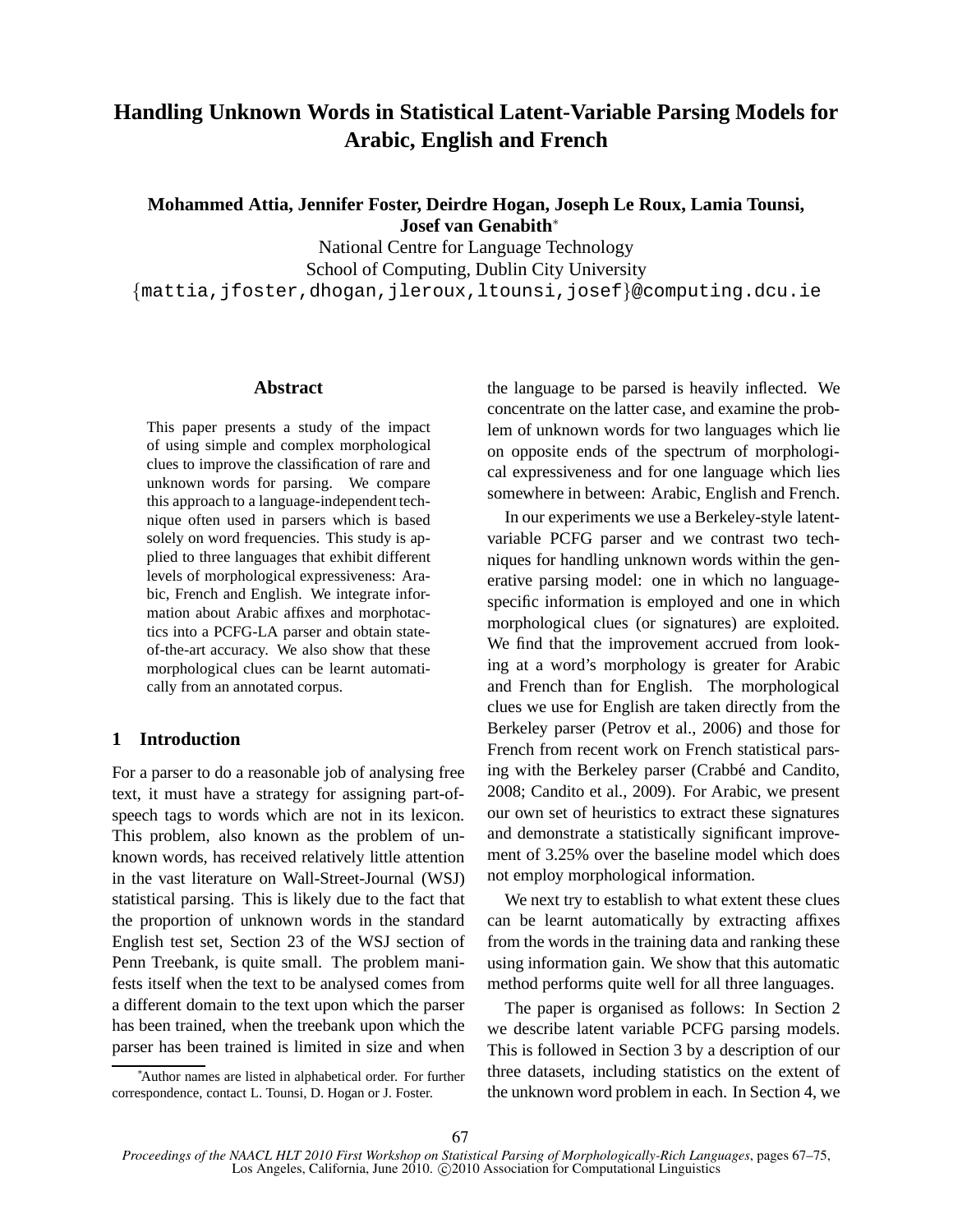present results on applying a version of the parser which uses a simple, language-agnostic, unknownword handling technique to our three languages. In Section 5, we show how this technique is extended to include morphological information and present parsing results for English and French. In Section 6, we describe the Arabic morphological system and explain how we used heuristic rules to cluster words into word-classes or signatures. We present parsing results for the version of the parser which uses this information. In Section 7, we describe our attempts to automatically determine the signatures for a language and present parsing results for the three languages. Finally, in Section 8, we discuss how this work might be fruitfully extended.

# **2 Latent Variable PCFG Parsing**

Johnson (1998) showed that refining treebank categories with parent information leads to more accurate grammars. This was followed by a collection of linguistically motivated propositions for manual or semi-automatic modifications of categories in treebanks (Klein and Manning, 2003). In PCFG-LAs, first introduced by Matsuzaki *et al.* (2005), the refined categories are learnt from the treebank using unsupervised techniques. Each base category – and this includes part-of-speech tags – is augmented with an annotation that refines its distributional properties.

Following Petrov *et al.* (2006) latent annotations and probabilities for the associated rules are learnt incrementally following an iterative process consisting of the repetition of three steps.

- 1. Split each annotation of each symbol into  $n$ (usually 2) new annotations and create rules with the new annotated symbols. Estimate<sup>1</sup> the probabilities of the newly created rules.
- 2. Evaluate the impact of the newly created annotations and discard the least useful ones. Reestimate probabilities with the new set of annotations.
- 3. Smooth the probabilities to prevent overfitting.

We use our own parser which trains a PCFG-LA using the above procedure and parses using the maxrule parsing algorithm (Petrov et al., 2006; Petrov and Klein, 2007). PCFG-LA parsing is relatively language-independent but has been shown to be very effective on several languages (Petrov, 2009). For our experiments, we set the number of iterations to be 5 and we test on sentences less than or equal to 40 words in length. All our experiments, apart from the final one, are carried out on the development sets of our three languages.

## **3 The Datasets**

**Arabic** We use the the Penn Arabic Treebank (ATB) (Bies and Maamouri, 2003; Maamouri and Bies., 2004). The ATB describes written Modern Standard Arabic newswire and follows the style and guidelines of the English Penn-II treebank. We use the part-of-speech tagset defined by Bikel and Bies (Bikel, 2004). We employ the usual treebank split (80% training, 10% development and 10% test).

**English** We use the Wall Street Journal section of the Penn-II Treebank (Marcus et al., 1994). We train our parser on sections 2-21 and use section 22 concatenated with section 24 as our development set. Final testing is carried out on Section 23.

French We use the French Treebank (Abeillé et al., 2003) and divide it into 80% for training, 10% for development and 10% for final results. We follow the methodology defined by Crabbé and Candito (2008): compound words are merged and the tagset consists of base categories augmented with morphological information in some cases<sup>2</sup>.

Table 1 gives basic unknown word statistics for our three datasets. We calculate the proportion of words in our development sets which are unknown or rare (specified by the cutoff value) in the corresponding training set. To control for training set size, we also provide statistics when the English training set is reduced to the size of the Arabic and French training sets and when the Arabic training set is reduced to the size of the French training set. In an ideal world where training set sizes are the same for all languages, the problem of unknown words will be greatest for Arabic and smallest for English. It is

<sup>&</sup>lt;sup>1</sup>Estimation of the parameters is performed by running Expectation/Maximisation on the training corpus.

 $2$ This is called the CC tagset: base categories with verbal moods and extraction features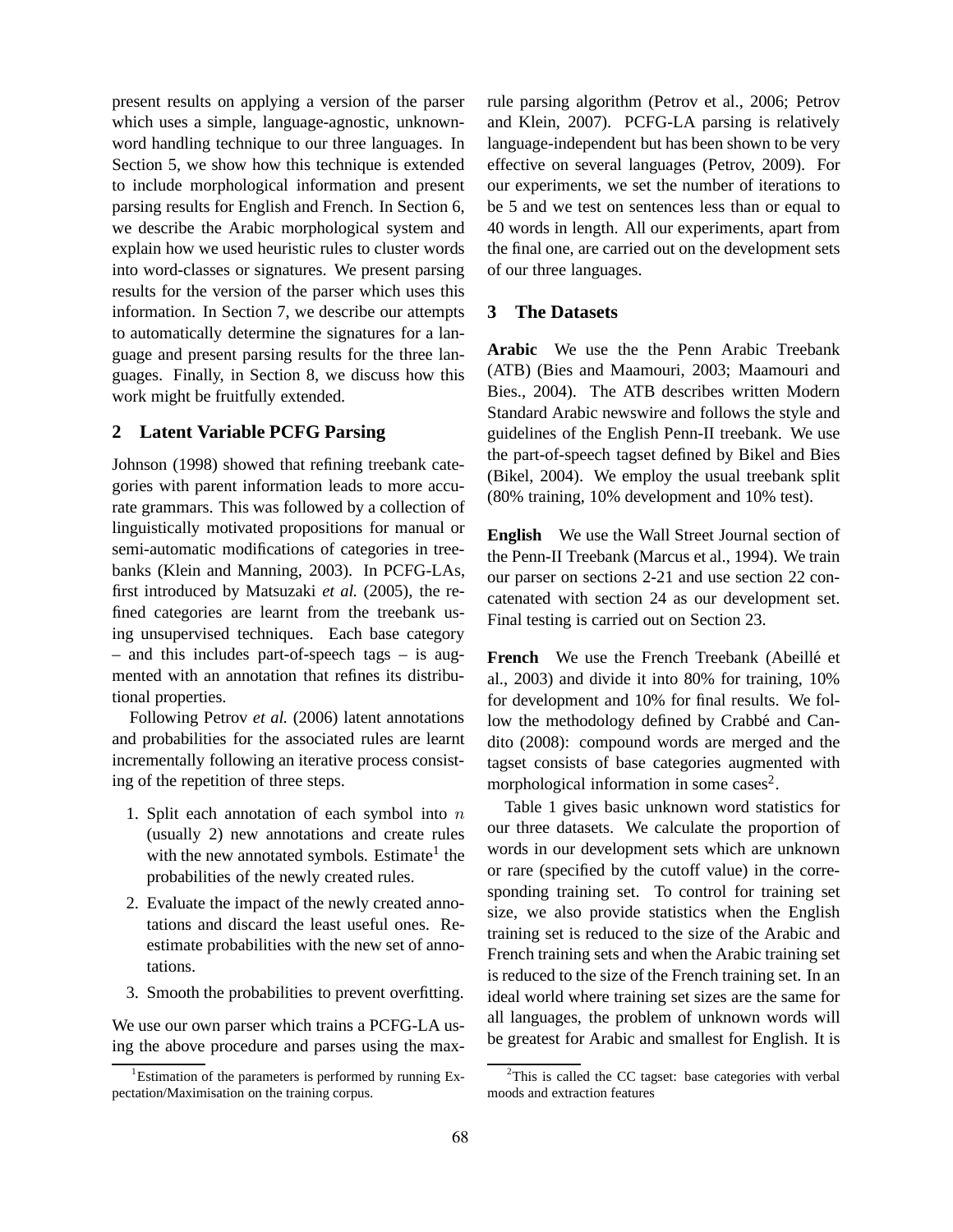| language | cutoff   | #train  | #dev   | $\#\textbf{unk}$ | $%$ unk | language               | #train  | #dev   | #unk   | $%$ unk |
|----------|----------|---------|--------|------------------|---------|------------------------|---------|--------|--------|---------|
| Arabic   | 0        | 594,683 | 70,188 | 3794             | 5.40    | <b>Reduced English</b> | 597,999 | 72,970 | 2627   | 3.60    |
|          |          |         |        | 6023             | 8.58    | (Arabic Size)          |         |        | 3849   | 5.27    |
|          |          |         |        | 11.347           | 16.17   |                        |         |        | 6700   | 9.18    |
|          | 10       |         |        | 15,035           | 21.42   |                        |         |        | 9083   | 12.45   |
| English  | $\Omega$ | 950,028 | 72,970 | 2062             | 2.83    | <b>Reduced Arabic</b>  | 266,132 | 70,188 | 7027   | 10.01   |
|          |          |         |        | 2983             | 4.09    | (French Size)          |         |        | 10.208 | 14.54   |
|          |          |         |        | 5306             | 7.27    |                        |         |        | 16.977 | 24.19   |
|          | 10       |         |        | 7230             | 9.91    |                        |         | -      | 21,434 | 30.54   |
| French   | $\theta$ | 268,842 | 35,374 | 2116             | 5.98    | Reduced English        | 265,464 | 72,970 | 4188   | 5.74    |
|          |          |         |        | 3136             | 8.89    | (French Size)          |         |        | 5894   | 8.08    |
|          |          |         |        | 5697             | 16.11   |                        |         |        | 10.105 | 13.85   |
|          | 10       |         |        | 7584             | 21.44   |                        |         |        | 13,053 | 17.89   |

Table 1: Basic Unknown Word Statistics for Arabic, French and English

reasonable to assume that the levels of inflectional richness have a role to play in these differences.

## **4 A Simple Lexical Probability Model**

The simplest method for handling unknown words within a generative probabilistic parsing/tagging model is to reserve a proportion of the lexical rule probability mass for such cases. This is done by mapping rare words in the training data to a special UNKNOWN terminal symbol and estimating rule probabilities in the usual way. We illustrate the process with the toy unannotated PCFG in Figures 1 and 2. The lexical rules in Fig. 1 are the original rules and the ones in Fig. 2 are the result of applying the rare-word-to-unknown-symbol transformation. Given the input sentence *The shares recovered*, the word *recovered* is mapped to the UNKNOWN token and the three edges corresponding to the rules  $NNS \rightarrow$  UNKNOWN,  $VBD \rightarrow$  UNKNOWN and  $JJ \rightarrow UNKNOWN$  are added to the chart at this position. The disadvantage of this simple approach is obvious: all unknown words are treated equally and the tag whose probability distribution is most dominated by rare words in the training will be deemed the most likely (JJ for this example), regardless of the characteristics of the individual word. Apart from its ease of implementation, its main advantage is its language-independence - it can be used off-the-shelf for any language for which a PCFG is available.<sup>3</sup>

One parameter along which the simple lexical

probability model can vary is the threshold used to decide whether a word in the training data is rare or "unknown". When the threshold is set to *n*, a word in the training data is considered to be unknown if it occurs *n* or fewer times. We experiment with three thresholds: 1, 5 and 10. The result of this experiment for our three languages is shown in Table 2.

The general trend we see in Table 2 is that the number of training set words considered to be unknown should be minimized. For all three languages, the worst performing grammar is the one obtained when the threshold is increased to 10. This result is not unexpected. With this simple lexical probability model, there is a trade-off between obtaining good guesses for words which do not occur in the training data and obtaining reliable statistics for words which do. The greater the proportion of the probability mass that we reserve for the unknown word section of the grammar, the more performance suffers on the known yet rare words since these are the words which are mapped to the UNKNOWN symbol. For example, assume the word *restructuring* occurs 10 times in the training data, always tagged as a *VBG*. If the unknown threshold is less than ten and if the word occurs in the sentence to be parsed, a *VBG* edge will be added to the chart at this word's position with the probability 10/#VBG. If, however, the threshold is set to 10, the word (in the training set and the input sentence) will be mapped to UNKNOWN and more possibilities will be explored (an edge for each  $TAG \rightarrow UNKNOWN$  rule in the grammar). We can see from Table 1 that at threshold 10, one fifth

 $3$ Our simple lexical model is equivalent to the Berkeley simpleLexicon option.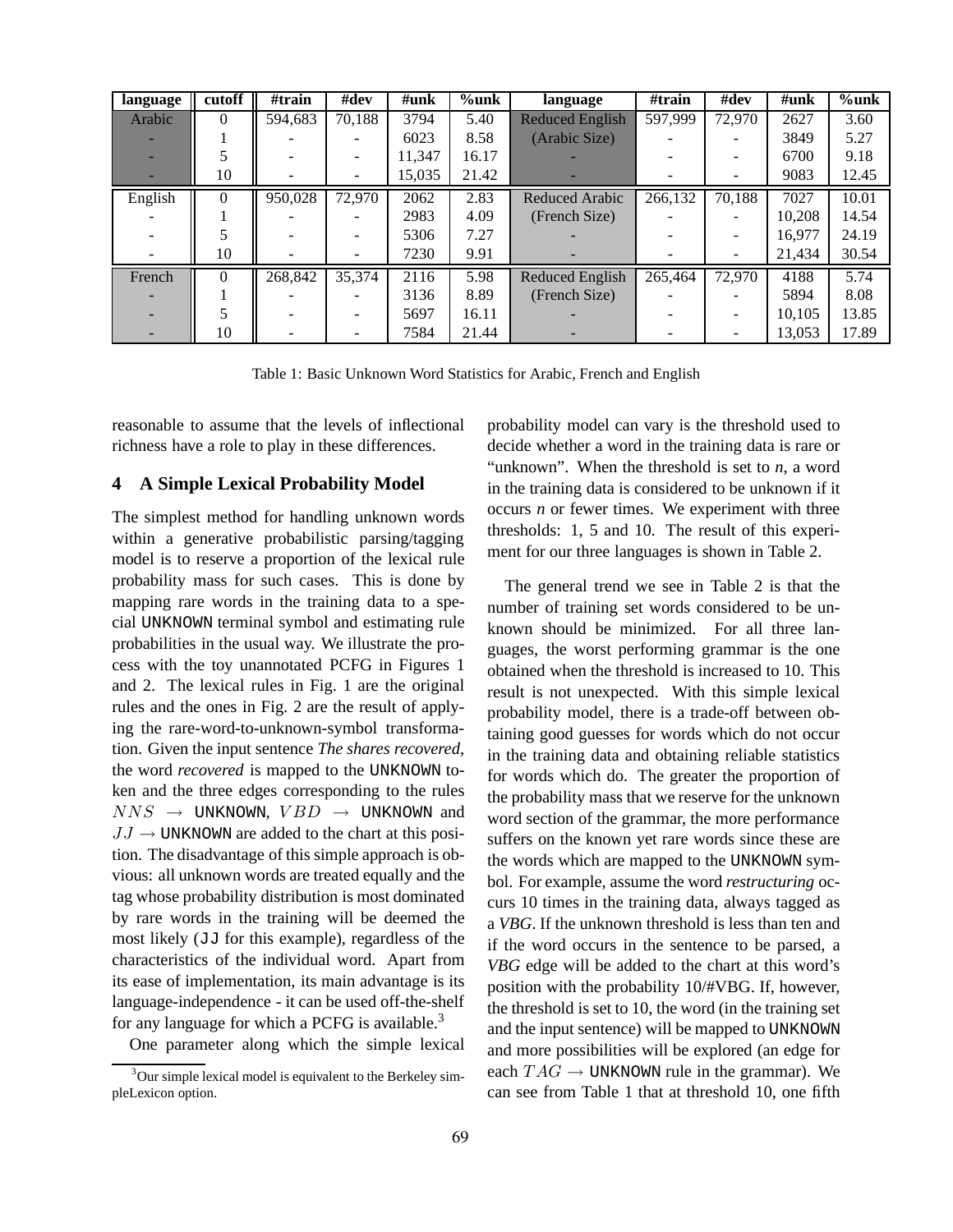|  | Figure 1: The original toy PCFG   |  | Figure 2: Rare $\rightarrow$ UNKNOWN |  | Figure 3: Rare $\rightarrow$ UN-<br>KNOWN+SIGNATURE |  |
|--|-----------------------------------|--|--------------------------------------|--|-----------------------------------------------------|--|
|  | DT $-$ the $170/170$              |  | DT $\rightarrow$ the 170/170         |  |                                                     |  |
|  | JJ $\rightarrow$ centrist 4/24    |  | JJ -> UNKNOWN 4/24                   |  | $DT - > the 170/170$                                |  |
|  | $JJ$ -> financial $20/24$         |  | $JJ$ -> financial $20/24$            |  | JJ $\rightarrow$ UNK-ist 4/24                       |  |
|  | NNS $\rightarrow$ shares 200/201  |  | NNS $\rightarrow$ shares 200/201     |  | $JJ$ -> financial $20/24$                           |  |
|  | NNS -> photofinishers 1/201       |  | $NNS$ -> UNKNOWN $1/201$             |  | NNS $\rightarrow$ shares 200/201                    |  |
|  | VBD $\rightarrow$ latched $1/153$ |  | $VBD \rightarrow went 100/153$       |  | $NNS \rightarrow UNK-S 1/201$                       |  |
|  | VBD $\rightarrow$ went $100/153$  |  | VBD $\rightarrow$ UNKNOWN 3/153      |  | VBD $\rightarrow$ went $100/153$                    |  |
|  | VBD -> reoriented 2/153           |  | $VBD \rightarrow fell 50/153$        |  | VBD $\rightarrow$ UNK-ed 3/153                      |  |
|  | $VBD$ -> fell $50/153$            |  |                                      |  | $VBD \rightarrow fell 50/153$                       |  |

| <b>Unknown Threshold</b> | <b>Recall</b> | <b>Precision</b> | <b>F-Score</b> | <b>Tagging Accuracy</b> |
|--------------------------|---------------|------------------|----------------|-------------------------|
|                          |               |                  | Arabic         |                         |
| 1                        | 78.60         | 80.49            | 79.53          | 94.03                   |
| 5                        | 77.17         | 79.81            | 78.47          | 91.16                   |
| 10                       | 75.32         | 78.69            | 76.97          | 89.06                   |
|                          |               |                  | <b>English</b> |                         |
| 1                        | 89.20         | 89.73            | 89.47          | 95.60                   |
| 5                        | 88.91         | 89.74            | 89.33          | 94.66                   |
| 10                       | 88.00         | 88.97            | 88.48          | 93.61                   |
|                          |               |                  | French         |                         |
| 1                        | 83.60         | 84.17            | 83.88          | 94.90                   |
| 5                        | 82.31         | 83.10            | 82.70          | 92.99                   |
| 10                       | 80.87         | 82.05            | 81.45          | 91.56                   |

Table 2: Varying the Unknown Threshold with the Simple Lexical Probability Model

of the words in the Arabic and French development sets are unknown, and this is reflected in the drop in parsing performance at these thresholds.

# **5 Making use of Morphology**

Unknown words are not all the same. We exploit this fact by examining the effect on parsing accuracy of clustering rare training set words using cues from the word's morphological structure. Affixes have been shown to be useful in part-of-speech tagging (Schmid, 1994; Tseng et al., 2005) and have been used in the Charniak (Charniak, 2000), Stanford (Klein and Manning, 2003) and Berkeley (Petrov et al., 2006) parsers. In this section, we contrast the effect on parsing accuracy of making use of such information for our three languages of interest.

Returning to our toy English example in Figures 1 and 2, and given the input sentence *The shares recovered*, we would like to use the fact that the unknown word *recovered* ends with the past tense suffix *-ed* to boost the probability of the lexical rule  $VBD \rightarrow UNKNOWN$ . If we specialise the UNKNOWN terminal using information from English morphology, we can do just that, resulting in the grammar in Figure 3. Now the word *recovered* is mapped to the symbol UNK-ed and the only edge which is added to the chart at this position is the one corresponding to the rule  $VBD \rightarrow UNK-\text{ed}.$ 

For our English experiments we use the unknown word classes (or *signatures*) which are used in the Berkeley parser. A signature indicates whether a words contains a digit or a hyphen, if a word starts with a capital letter or ends with one of the following English suffixes (both derivational and inflectional): *-s*, *-ed*, *-ing*, *-ion*, *-er*, *-est*, *-ly*, *-ity*, *-y* and *-al*.

For our French experiments we employ the same signature list as Crabbé and Candito (2008), which itself was adapted from Arun and Keller (2005). This list consists of (a) conjugation suffixes of regu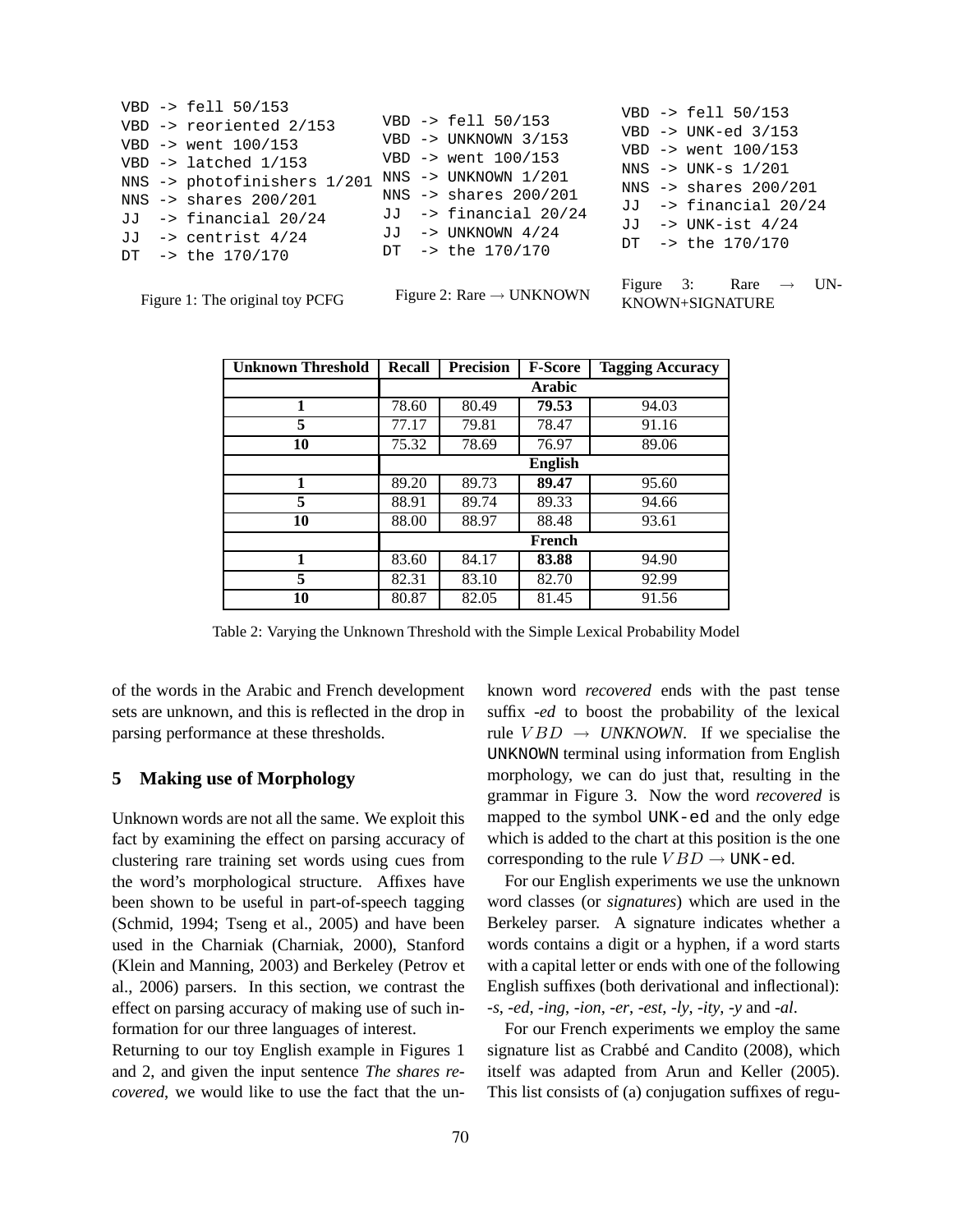lar verbs for common tenses (eg. *-ons*, *-ez*, *-ent*. . . ) and (b) derivational suffixes for nouns, adverbs and adjectives (eg. *-tion*, *-ment*, *-able*. . . ).

The result of employing signature information for French and English is shown in Table 3. Beside each f-score the absolute improvement over the UNKNOWN baseline (Table 2) is given. For both languages there is an improvement at all unknown thresholds. The improvement for English is statistically significant at unknown thresholds 1 and 10.<sup>4</sup> The improvement is more marked for French and is statistically significant at all levels.

In the next section, we experiment with signature lists for Arabic.<sup>5</sup>

## **6 Arabic Signatures**

In order to use morphological clues for Arabic we go further than just looking at suffixes. We exploit all the richness of the morphology of this language which can be expressed through morphotactics.

#### **6.1 Handling Arabic Morphotactics**

Morphotactics refers to the way morphemes combine together to form words (Beesley, 1998; Beesley and Karttunen, 2003). Generally speaking, morphotactics can be concatenative, with morphemes either prefixed or suffixed to stems, or non-concatenative, with stems undergoing internal alternations to convey morphosyntactic information. Arabic is considered a typical example of a language that employs non-concatenative morphotactics.

Arabic words are traditionally classified into three types: verbs, nouns and particles. Adjectives take almost all the morphological forms of, and share the same templatic structures with, nouns. Adjectives, for example, can be definite, and are inflected for case, number and gender.

There are a number of indicators that tell us whether the word is a verb or a noun. Among these indicators are prefixes, suffixes and word templates. A template (Beesley and Karttunen, 2003) is a kind of vocalization mould in which a word fits. In derivational morphology Arabic words are formed through the amalgamation of two tiers, namely, root and template. A root is a sequence of three (rarely two or four) consonants which are called radicals, and the template is a pattern of vowels, or a combination of consonants and vowels, with slots into which the radicals of the root are inserted.

For the purpose of detection we use the reverse of this information. Given that we have a word, we try to extract the stem, by removing prefixes and suffixes, and match the word against a number of verbal and nominal templates. We found that most Arabic templatic structures are in complementary distribution, i.e. they are either restricted to nominal or verbal usage, and with simple regular expression matching we can decide whether a word form is a noun or a verb.

# **6.2 Noun Indicators**

In order to detect that a word form is a noun (or adjective), we employ heuristic rules related to Arabic prefixes/suffixes and if none of these rules apply we attempt to match the word against templatic structures. Using this methodology, we are able to detect 95% of ATB nouns.<sup>6</sup>

We define a list of 42 noun templates which are used to indicate active/passive participle nouns, verbal nouns, nouns of instrument and broken plural nouns (see Table 4 for some examples). Note that templates ending with taa marboutah "ap" or starting with meem madmoumah "mu" are not considered since they are covered by our suffix/prefix rules, which are as follows:

1- The definite article prefix  $\mathcal{V}$  or in Buckwalter transliteration "Al".

- 2- The tanween suffix  $\int_1 \int_2 \int_1^2$  or "N", "F", "K", "AF". s
- 3- The feminine plural suffix أت, or "+At".
- 4- The taa marboutah ending <sup>è</sup> or "ap" whether as a

<sup>4</sup>Statistical significance was determined using the stratified shuffling method. The software used to perform the test was downloaded from http://www.cis.upenn.edu/ ˜dbikel/software.html.

<sup>5</sup>An inspection of the Berkeley Arabic grammar (available at http://code.google.com/p/berkeleyparser/ downloads/list) shows that no Arabic-specific signatures were employed. The Stanford parser uses 9 signatures for Arabic, designed for use with unvocalised text. An immediate future goal is to test this signature list with our parser.

<sup>&</sup>lt;sup>6</sup>The heuristics we developed are designed to work on diacritized texts. Although diacritics are generally ignored in modern writing, the issue of restoring diacritics has been satisfactorily addressed by different researchers. For example, Nelken and Shieber (2005) presented an algorithm for restoring diacritics to undiacritized MSA texts with an accuracy of over 90% and Habasah et al. (2009) reported on a freely-available toolkit (MADA-TOKAN) an accuracy of over 96%.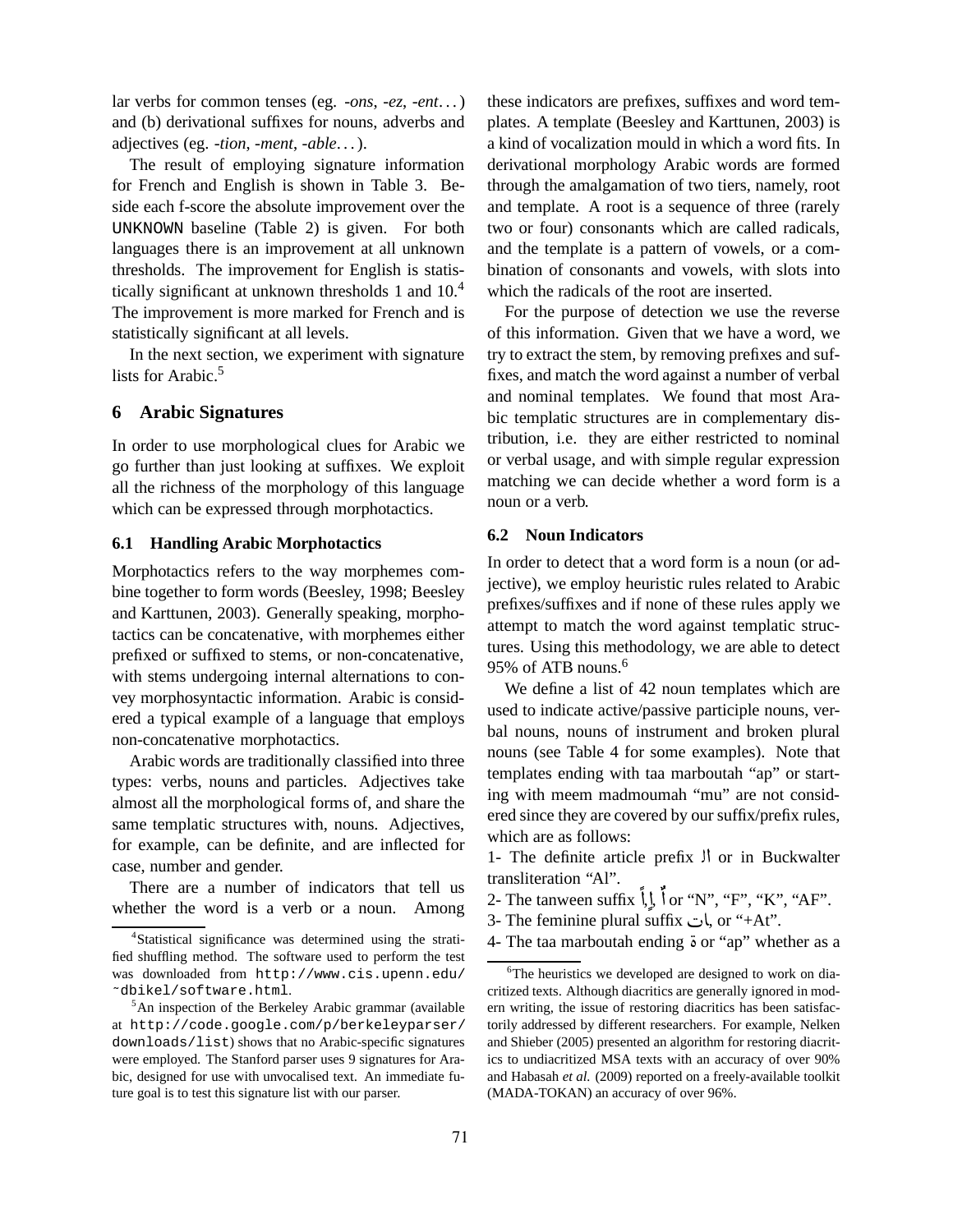| <b>Unknown Threshold</b> | Recall                | <b>Precision</b> | <b>F-Score</b>    | <b>Tagging Accuracy</b> |
|--------------------------|-----------------------|------------------|-------------------|-------------------------|
|                          |                       |                  | <b>Arabic</b>     |                         |
|                          | 80.67                 | 82.19            | $*81.42 (+ 1.89)$ | 96.32                   |
| 5                        | 80.66                 | 82.81            | $*81.72 (+ 3.25)$ | 95.15                   |
| 10                       | 79.86                 | 82.49            | $*81.15 (+ 4.18)$ | 94.38                   |
|                          |                       |                  | English           |                         |
|                          | $\overline{***}89.64$ | 89.95            | 89.79 $(+ 0.32)$  | 96.44                   |
| 5                        | 89.16                 | 89.80            | $89.48 (+ 0.15)$  | 96.32                   |
| 10                       | 89.14                 | 89.78            | $*89.46 (+ 0.98)$ | 96.21                   |
|                          |                       |                  | French            |                         |
| 1                        | 85.15                 | 85.77            | $*85.46 (+ 1.58)$ | 96.13                   |
| 5                        | 84.08                 | 84.80            | $*84.44 (+ 1.74)$ | 95.54                   |
| 10                       | 84.21                 | 84.78            | $*84.49 (+ 3.04)$ | 94.68                   |

Table 3: Baseline Signatures for Arabic, French and English statistically significant with \*: $p < 10^{-4}$ , \*\*:  $p < 10^{-3}$ , \*\*\*:  $p < 0.004$ ,

|           | Template Name     | Regular        | Specification        |
|-----------|-------------------|----------------|----------------------|
| Arabic    | <b>Buckwalter</b> | Expression     |                      |
| إنفعال    | {inofiEAl         | $\{ino.i.A.$   | verbal noun (masdar) |
| مفعال     | mifoEAl           | $m$ i.o. $A$ . | noun instrument      |
| مُستَفعِل | musotafoEil       | musota.o.i.    | noun participle      |
| مَفاعِيل  | mafAEiyl          | ma.A.iy.       | noun plural          |
| إستفعا    | $\{isotafoEal$    | isota.o.a.     | verb                 |
| فوعل      | fuwEil            | .uw.i.         | verb passive         |

Table 4: Sample Arabic Templatic Structures for Nouns and Verbs

feminine marker suffix or part of the word.

5- The genitive case marking kasrah  $\int$ , or "+i".

6- Words of length of at least five characters ending with doubled yaa ی or "y~".

 7- Words of length of at least six characters ending with alif mamdoudah and hamzah s or "A'".

8- Words of length of at least seven characters starting with meem madmoumah  <sup>Ó</sup> or "mu".

#### **6.3 Verb Indicators**

In the same way, we define a list of 16 templates and we combine them with heuristic rules related to Arabic prefixes/suffixes to detect whether a word form is exclusively a verb. The prefix/suffix heuristics are as follows:

9-The plural marker suffix <sup>ð</sup> or "uwA" indicates a verb.

ي' ت 10- The prefixes<br>سيس سيس سيس سيس , '`or ''sa'', ''>a', في المُّ أَلَّ أَنْ ا ١ ">u", "na", "nu", "ya", "yu", "ta", "tu" indicate imprefective verb.

The verbal templates are less in number than the noun templates yet they are no less effective in detecting the word class (see Table 4 for examples). Using these heuristics we are able to detect 85% of ATB verbs.

#### **6.4 Arabic Signatures**

We map the 72 noun/verb classes that are identified using our hand-crafted heuristics into sets of signatures of varying sizes: 4, 6, 14, 21, 25, 28 and 72. The very coarse-grained set considers just 4 signatures UNK-noun, UNK-verb, UNK-num, and UNK and the most fine-grained set of 72 signatures associates one signature per heuristic. In addition, we have evaluated the effect of reordering rules and templates and also the effect of collating all signatures satisfying an unknown word. The results of using these various signatures sets in parsing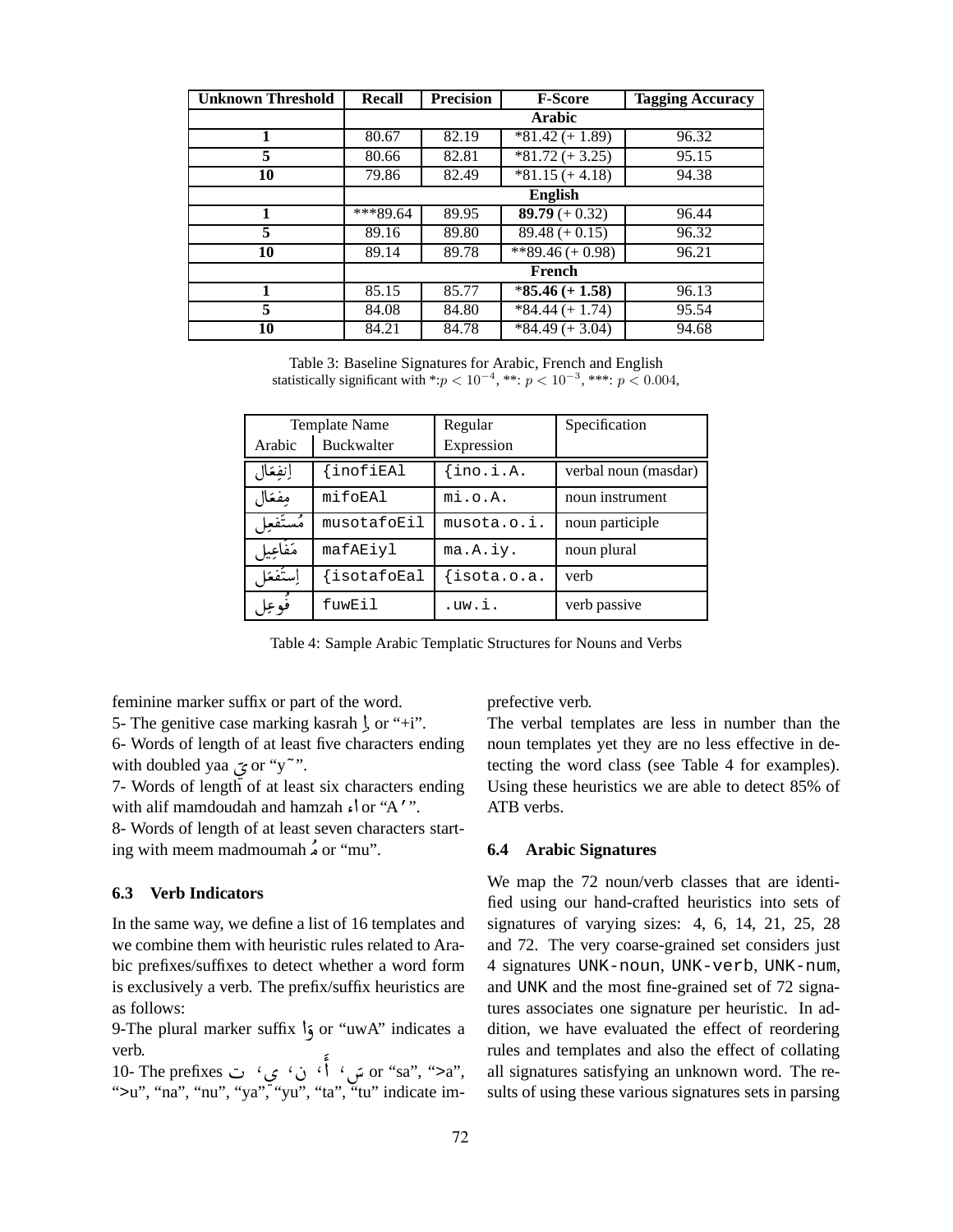|            | <b>UNK</b>          |                             |                              |                       |                      |  |  |  |  |  |
|------------|---------------------|-----------------------------|------------------------------|-----------------------|----------------------|--|--|--|--|--|
| <b>NUM</b> |                     |                             | <b>VERB</b>                  |                       |                      |  |  |  |  |  |
| digits     |                     |                             | (see section 6.2)            |                       | (see section $6.3$ ) |  |  |  |  |  |
|            | Al definiteness     | tashkil                     | At suffix                    | ap suffix             | imperfect            |  |  |  |  |  |
|            | rule 1              | rules 2 and 5               | rule 3                       | rule 4                | rule 10              |  |  |  |  |  |
|            | $\mathbf{v}$ suffix | $A'$ suffix                 | mu_prefix                    | verbal noun templates | suffixes             |  |  |  |  |  |
|            | rule 6              | rule 7                      | rule 8                       | 3 groupings           | dual/plural suffixes |  |  |  |  |  |
|            | plural templates    | participle active templates | participle passive templates | instrument templates  | passive templates    |  |  |  |  |  |
|            | 4 groupings         |                             |                              |                       |                      |  |  |  |  |  |
|            | other_templates     |                             |                              |                       | verbal templates     |  |  |  |  |  |
|            |                     |                             |                              |                       | 5 groupings          |  |  |  |  |  |

Table 6: Arabic signatures

| <b>Cutoff</b> | $\mathbf{1}$ | 5                | 10    |
|---------------|--------------|------------------|-------|
|               | 80.78        | 80.71            | 80.09 |
| 6             | 81.14        | 81.16            | 81.06 |
| 14            | 80.88        | 81.45            | 81.19 |
| 14 reorder    | 81.39        | 81.01            | 80.81 |
| 21            | 81.38        | 81.55            | 81.35 |
| 21 reorder    | 81.20        | 81.13            | 80.58 |
| 21 collect    | 80.94        | 80.56            | 79.63 |
| 25            | 81.18        | 81.25            | 81.26 |
| 28            | 81.42        | $81.72 (+ 3.25)$ | 81.15 |
| 72            | 79.64        | 78.87            | 77.58 |

Table 5: Baseline Signatures for Arabic

our Arabic development set are presented in Table 5. We achieve our best labeled bracketing f-score using 28 signatures with an unknown threshold of five. In fact we get an improvement of 3.25% over using no signatures at all (see Table 2). Table 3 describes in more detail the scores obtained using the 28 signatures present in Table 6. Apart from the set containing 72 signatures, all of the baseline signature sets in Table 5 yield a statistically significant improvement over the generic UNKNOWN results ( $p < 10^{-4}$ ).

# **7 Using Information Gain to Determine Signatures**

It is clear that dividing the UNKNOWN terminal into more fine-grained categories based on morphological information helps parsing for our three languages. In this section we explore whether useful morphological clues can be learnt automatically. If they can, it means that a latent-variable PCFG parser can be adapted to any language without knowledge of the language in question since the only languagespecific component in such a parser is the unknownsignature specification.

In a nutshell, we extract affix features from train-

ing set words<sup>7</sup> and then use information gain to rank these features in terms of their predictive power in a POS-tagging task. The features deemed most discriminative are then used as signatures, replacing our baseline signatures described in Sections 5 and 6. We are not going as far as actual POS-tagging, but rather seeing whether the affixes that make good features for a part-of-speech tagger also make good unknown word signatures.

We experiment with English and French suffixes of length 1-3 and Arabic prefixes and suffixes of various lengths as well as stem prefixes and suffixes of length 2, 4 and 6. For each of our languages we experiment with several information gain thresholds on our development sets and we fix on an English signature list containing 24 suffixes, a French list containing 48 suffixes and an Arabic list containing 38 prefixes and suffixes.

Our development set results are presented in Table 7. For all three languages, the information gain signatures perform at a comparable level to the baseline hand-crafted signatures (Table 3). For each of the three unknown-word handling techniques, no signature (UNKNOWN), hand-crafted signatures and information gain signatures, we select the best unknown threshold for each language's development set and apply these grammars to our test sets. The f-scores are presented in Table 8, along with the upper bounds obtained by parsing with these grammars in gold-tag mode. For French, the effect of tagging accuracy on overall parse accuracy is striking. The improvements that we get from using morphological signatures are greatest for Arabic<sup>8</sup> and smallest for

<sup>&</sup>lt;sup>7</sup>We omit all function words and high frequency words because we are interested in the behaviour of words which are likely to be similar to rare words.

<sup>&</sup>lt;sup>8</sup>Bikel's parser trained on the same Arabic data and tested on the same input achieves an f-score of 76.50%. We trained a 5-split-merge-iteration Berkeley grammar and parsed with the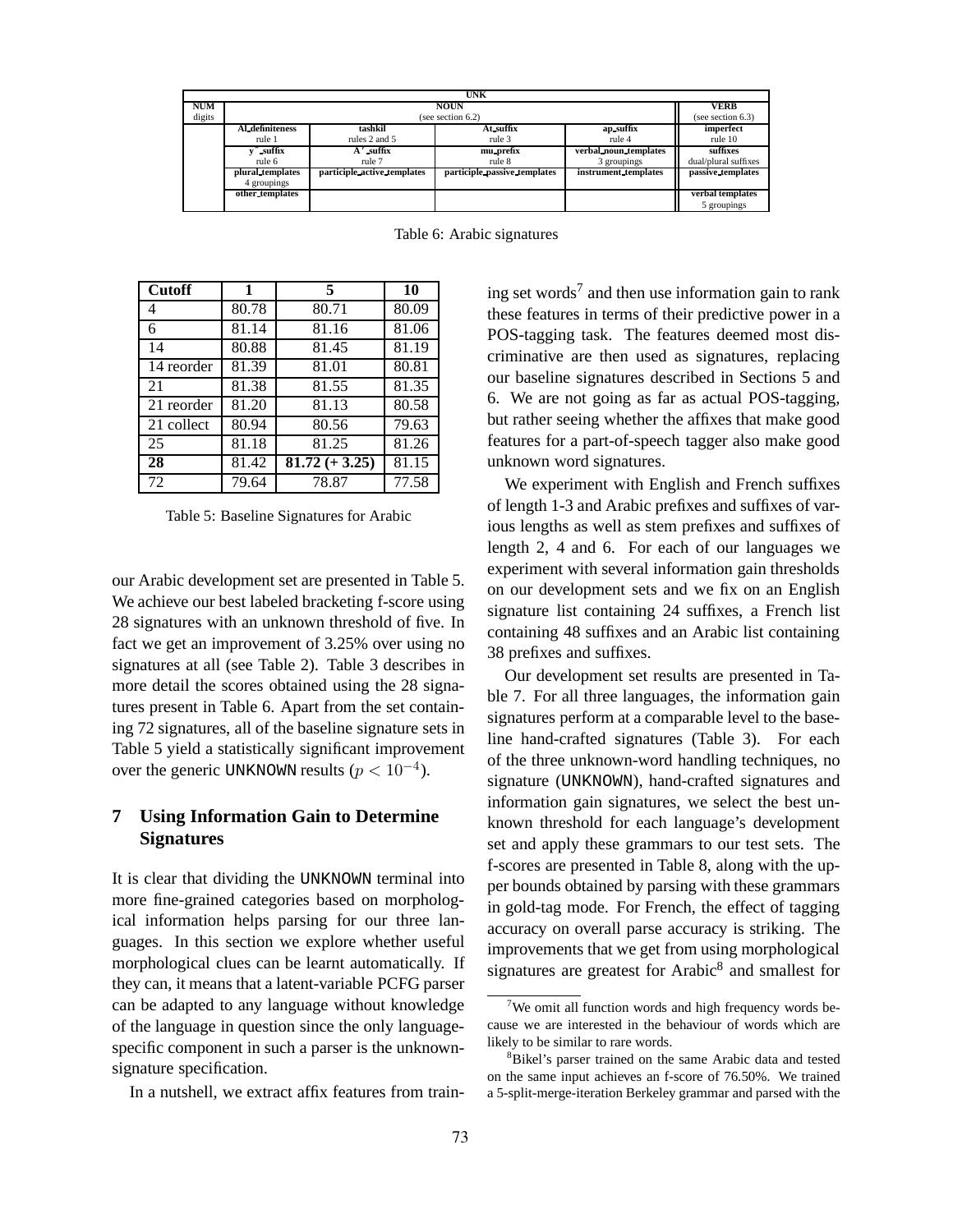| <b>Unknown Threshold</b> | <b>Recall</b> | <b>Precision</b> | <b>F-Score</b>             | <b>Tagging Accuracy</b> |
|--------------------------|---------------|------------------|----------------------------|-------------------------|
|                          |               |                  | <b>Arabic IG</b>           |                         |
|                          | 80.10         | 82.15            | $*81.11 (+ 1.58)$          | 96.53                   |
| 5                        | 80.03         | 82.49            | $*81.32 (+ 2.85)$          | 95.30                   |
| 10                       | 80.17         | 82.40            | $*81.27 (+ 4.3)$           | 94.66                   |
|                          |               |                  | <b>English IG</b>          |                         |
|                          | 89.38         | 89.87            | $89.63 (+ 0.16)$           | 96.45                   |
| 5                        | 89.54         | 90.22            | $\sqrt{***89.88} (+ 0.55)$ | 96.41                   |
| 10                       | 89.22         | 90.05            | $\overline{$89.63 + 1.15}$ | 96.19                   |
|                          |               |                  | <b>French IG</b>           |                         |
|                          | 84.78         | 85.36            | $*85.07 (+ 1.19)$          | 96.17                   |
| 5                        | 84.63         | 85.24            | $\sqrt{$*84.93 + 2.23}$    | 95.30                   |
| 10                       | 84.18         | 84.80            | $*84.49 (+ 3.09)$          | 94.68                   |

Table 7: Information Gain Signature Results statistically significant with \*: $p < 10^{-4}$ , \*\*:  $p < 2 \cdot 10^{-4}$ , \*\*\*:  $p < 0.005$ 

| Language         | No Sig | <b>Baseline Sig</b> | IG Sig   |
|------------------|--------|---------------------|----------|
| Arabic           | 78.34  | *81.59              | $*81.33$ |
| Arabic Gold Tag  | 81.46  | 82.43               | 81.90    |
| English          | 89.48  | 89.65               | 89.77    |
| English Gold Tag | 89.94  | 90.10               | 90.23    |
| French           | 83.74  | $*85.77$            | $*85.55$ |
| French Gold Tag  | 88.82  | 88.41               | 88.86    |

statistically significant with \*:  $p < 10^{-4}$ , \*\*:  $p < 10^{-3}$ 

Table 8: F-Scores on Test Sets

English. The results for the information gain signatures are promising and warrant further exploration.

# **8 Conclusion**

We experiment with two unknown-word-handling techniques in a statistical generative parsing model, applying them to Arabic, French and English. One technique is language-agnostic and the other makes use of some morphological information (signatures) in assigning part-of-speech tags to unknown words. The performance differences from the two techniques are smallest for English, the language with the sparsest morphology of the three and the smallest proportion of unknown words in its development set. As a result of carrying out these experiments, we have developed a list of Arabic signatures which can be used with any statistical parser which does

its own tagging. We also present results which show that signatures can be learnt automatically.

Our experiments have been carried out using gold tokens. Tokenisation is an issue particularly for Arabic, but also for French (since the treebank contains merged compounds) and to a much lesser extent for English (unedited text with missing apostrophes). It is important that the experiments in this paper are repeated on untokenised text using automatic tokenisation methods (e.g. MADA-TOKAN).

The performance improvements that we demonstrate for Arabic unknown-word handling are obviously just the tip of the iceberg in terms of what can be done to improve performance on a morphologically rich language. The simple generative lexical probability model we use can be improved by adopting a more sophisticated approach in which known and unknown word counts are combined when estimating lexical rule probabilities for rare words (see Huang and Harper (2009) and the Berkeley sophisticatedLexicon training option). Further work will also include making use of a lexical resource external to the treebank (Goldberg et al., 2009; Habash, 2008) and investigating clustering techniques to reduce data sparseness (Candito and Crabbé, 2009).

## **Acknowledgements**

This research is funded by Enterprise Ireland (CFTD/07/229 and PC/09/037) and the Irish Research Council for Science Engineering and Technology (IRCSET). We thank Marie Candito and our three reviewers for their very helpful suggestions.

Berkeley parser, achieving an f-score of 75.28%. We trained the Berkeley parser with the *-treebank SINGLEFILE* option so that English signatures were not employed.